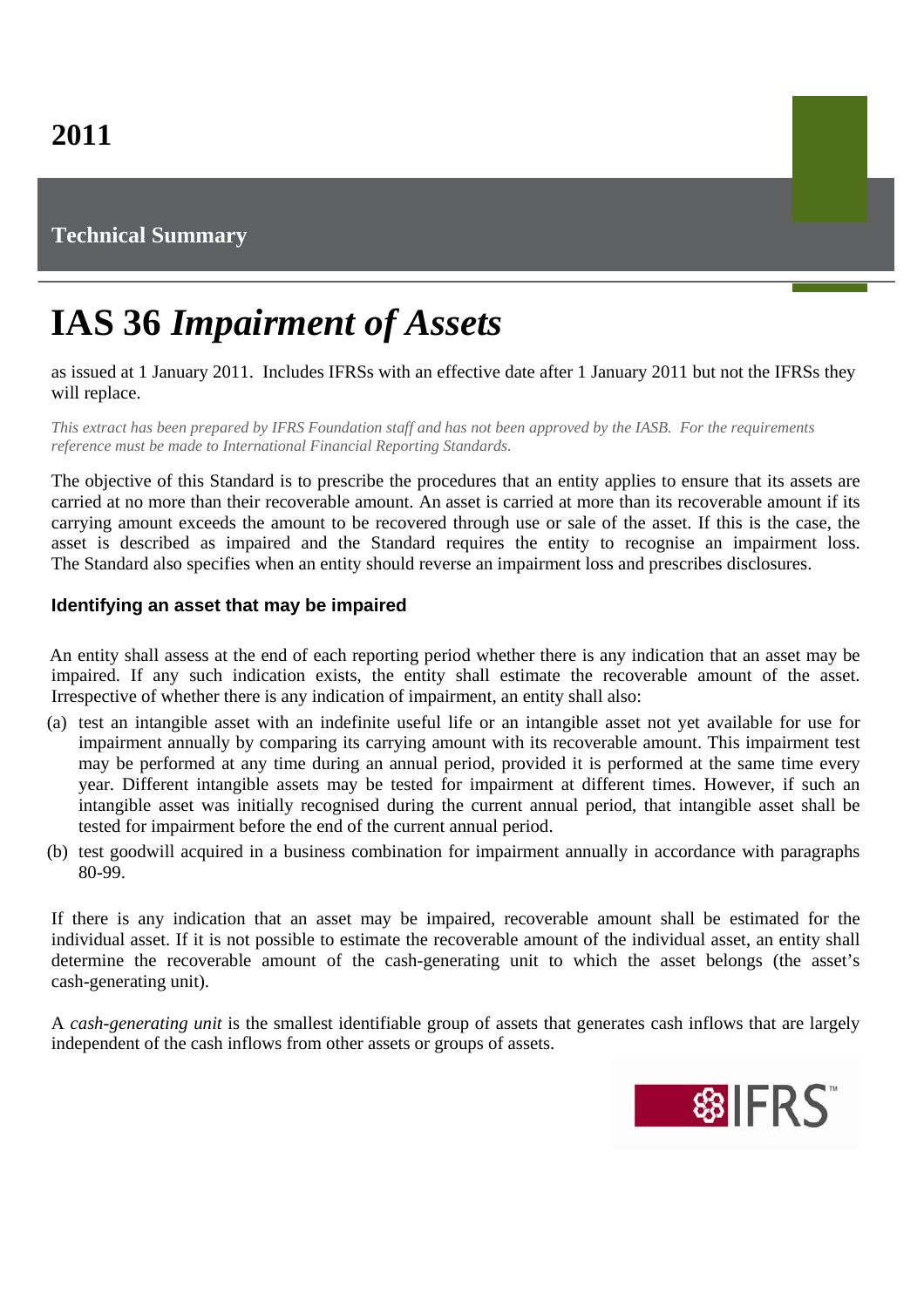### **Measuring recoverable amount**

The *recoverable amount* of an asset or a cash-generating unit is the higher of its fair value less costs to sell and its value in use.

It is not always necessary to determine both an asset's fair value less costs to sell and its value in use. If either of these amounts exceeds the asset's carrying amount, the asset is not impaired and it is not necessary to estimate the other amount.

*Fair value less costs to sell* is the amount obtainable from the sale of an asset or cash-generating unit in an arm's length transaction between knowledgeable, willing parties, less the costs of disposal.

*Value in use* is the present value of the future cash flows expected to be derived from an asset or cashgenerating unit.

The following elements shall be reflected in the calculation of an asset's value in use:

- (a) an estimate of the future cash flows the entity expects to derive from the asset;
- (b) expectations about possible variations in the amount or timing of those future cash flows;
- (c) the time value of money, represented by the current market risk-free rate of interest;
- (d) the price for bearing the uncertainty inherent in the asset; and
- (e) other factors, such as illiquidity, that market participants would reflect in pricing the future cash flows the entity expects to derive from the asset.

Estimates of future cash flows shall include:

- (a) projections of cash inflows from the continuing use of the asset;
- (b) projections of cash outflows that are necessarily incurred to generate the cash inflows from continuing use of the asset (including cash outflows to prepare the asset for use) and can be directly attributed, or allocated on a reasonable and consistent basis, to the asset; and
- (c) net cash flows, if any, to be received (or paid) for the disposal of the asset at the end of its useful life.

Future cash flows shall be estimated for the asset in its current condition. Estimates of future cash flows shall not include estimated future cash inflows or outflows that are expected to arise from:

- (a) a future restructuring to which an entity is not yet committed; or
- (b) improving or enhancing the asset's performance.

Estimates of future cash flows shall not include:

- (a) cash inflows or outflows from financing activities; or
- (b) income tax receipts or payments.

#### **Recognising and measuring an impairment loss**

If, and only if, the recoverable amount of an asset is less than its carrying amount, the carrying amount of the asset shall be reduced to its recoverable amount. That reduction is an impairment loss.

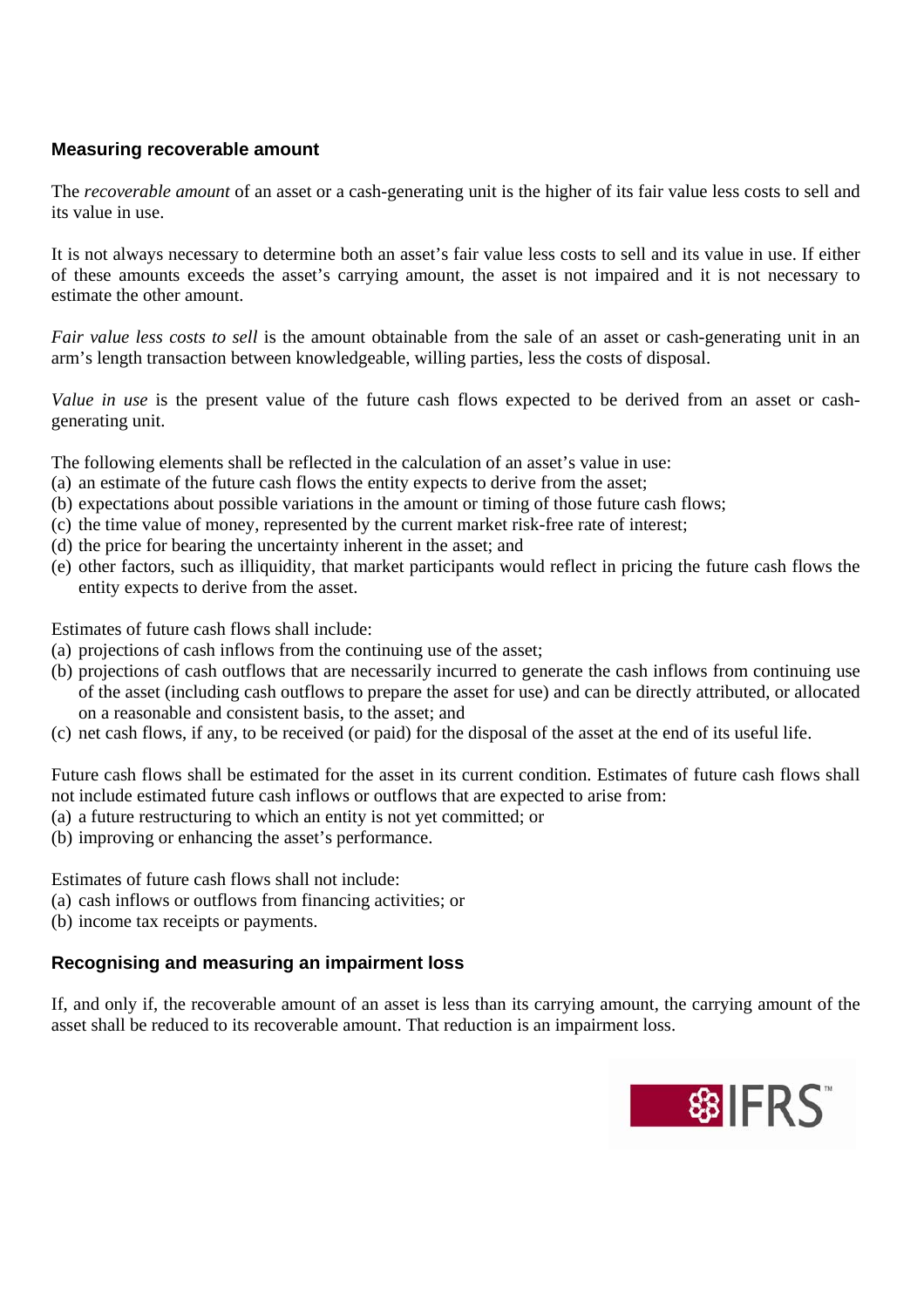An impairment loss shall be recognised immediately in profit or loss, unless the asset is carried at revalued amount in accordance with another Standard (for example, in accordance with the revaluation model in IAS 16 *Property, Plant and Equipment*). Any impairment loss of a revalued asset shall be treated as a revaluation decrease in accordance with that other Standard.

An impairment loss shall be recognised for a cash-generating unit (the smallest group of cash-generating units to which goodwill or a corporate asset has been allocated) if, and only if, the recoverable amount of the unit (group of units) is less than the carrying amount of the unit (group of units). The impairment loss shall be allocated to reduce the carrying amount of the assets of the unit (group of units) in the following order:

- (a) first, to reduce the carrying amount of any goodwill allocated to the cash-generating unit (group of units); and
- (b) then, to the other assets of the unit (group of units) pro rata on the basis of the carrying amount of each asset in the unit (group of units).

However, an entity shall not reduce the carrying amount of an asset below the highest of:

- (a) its fair value less costs to sell (if determinable);
- (b) its value in use (if determinable); and
- (c) zero.

The amount of the impairment loss that would otherwise have been allocated to the asset shall be allocated pro rata to the other assets of the unit (group of units).

### **Goodwill**

For the purpose of impairment testing, goodwill acquired in a business combination shall, from the acquisition date, be allocated to each of the acquirer's cash-generating units, or groups of cash-generating units, that is expected to benefit from the synergies of the combination, irrespective of whether other assets or liabilities of the acquiree are assigned to those units or groups of units.

The annual impairment test for a cash-generating unit to which goodwill has been allocated may be performed at any time during an annual period, provided the test is performed at the same time every year. Different cashgenerating units may be tested for impairment at different times. However, if some or all of the goodwill allocated to a cash-generating unit was acquired in a business combination during the current annual period, that unit shall be tested for impairment before the end of the current annual period.

The Standard permits the most recent detailed calculation made in a preceding period of the recoverable amount of a cash-generating unit (group of units) to which goodwill has been allocated to be used in the impairment test for that unit (group of units) in the current period, provided specified criteria are met.

### **Reversing an impairment loss**

An entity shall assess at the end of each reporting period whether there is any indication that an impairment loss recognised in prior periods for an asset other than goodwill may no longer exist or may have decreased. If any such indication exists, the entity shall estimate the recoverable amount of that asset.